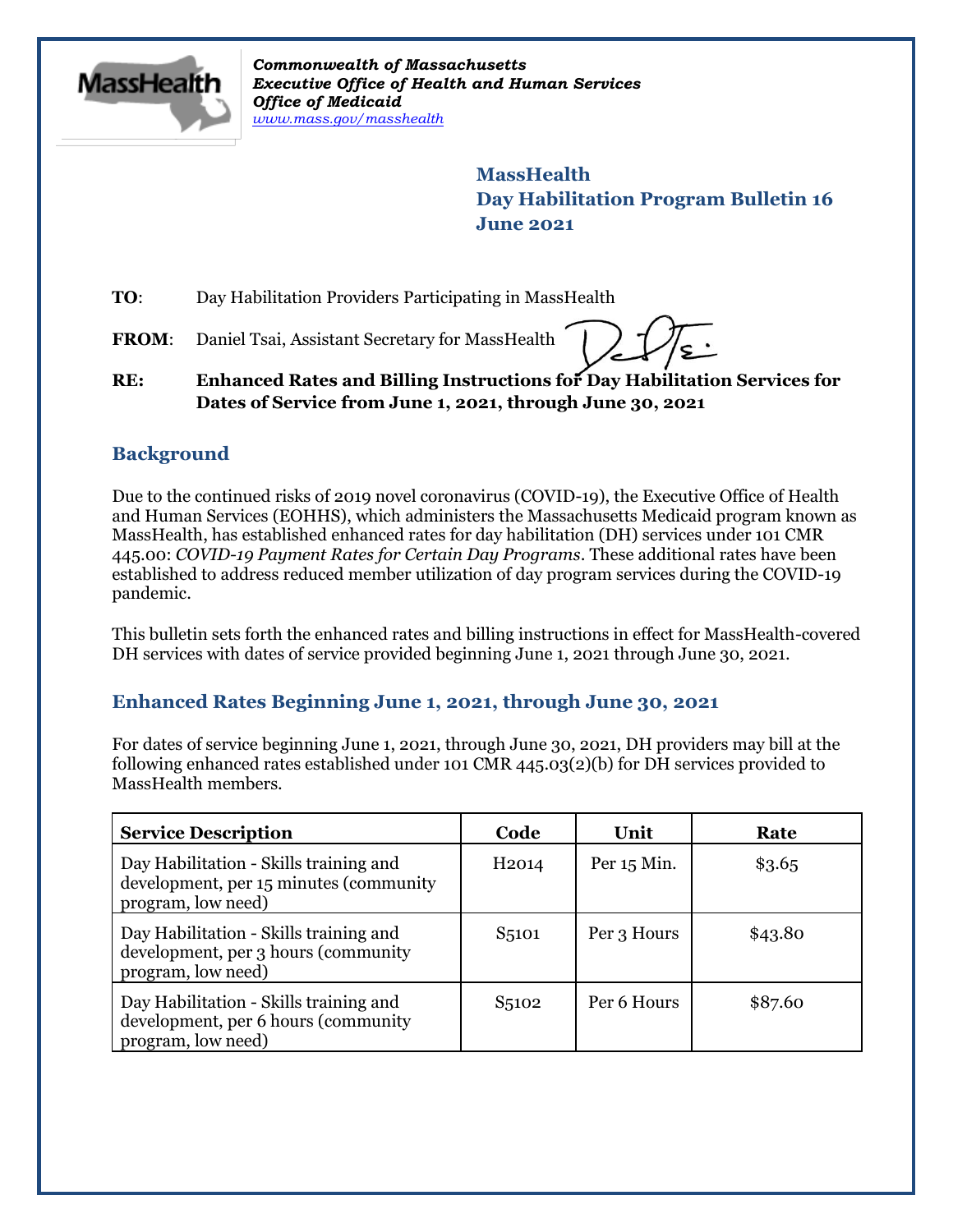# **MassHealth Day Habilitation Program Bulletin 16 June 2021 Page 2 of 4**

| <b>Service Description</b>                                                                                                                  | Code                              | Unit        | Rate     |
|---------------------------------------------------------------------------------------------------------------------------------------------|-----------------------------------|-------------|----------|
| Day Habilitation - Skills training and<br>development per 15 minutes, intermediate<br>level of care (community program,<br>moderate need)   | H2014-TF                          | Per 15 Min. | \$4.13   |
| Day Habilitation - Skills training and<br>development per 3 hours, intermediate<br>level of care (community program,<br>moderate need)      | S5101-TF                          | Per 3 Hours | \$49.50  |
| Day Habilitation - Skills training and<br>development per 6 hours, intermediate<br>level of care (community program,<br>moderate need)      | S5102-TF                          | Per 6 Hours | \$99.00  |
| Day Habilitation - Skills training and<br>development, per 15 minutes,<br>complex/high tech level of care<br>(community program, high need) | H2014-TG                          | Per 15 Min. | \$5.35   |
| Day Habilitation - Skills training and<br>development, per 3 hours complex/high<br>tech level of care (community program,<br>high need)     | S5101-TG                          | Per 3 Hours | \$64.20  |
| Day Habilitation - Skills training and<br>development, per 6 hours complex/high<br>tech level of care (community program,<br>high need)     | S5102-TG                          | Per 6 Hours | \$128.40 |
| Day Habilitation - Skills training and<br>development per 15 minutes (nursing<br>facility, one-to-two or one to three staffing<br>level)    | H2014-U1                          | Per 15 Min. | \$5.15   |
| Day Habilitation - Skills training and<br>development per 3 hours (nursing facility,<br>one-to-two or one to three staffing level)          | S5101-U1                          | Per 3 Hours | \$61.80  |
| Day Habilitation - Skills training and<br>development per 6 hours (nursing facility,<br>one-to-two or one to three staffing level)          | S5102-U1                          | Per 6 Hours | \$123.60 |
| Day Habilitation - Skills training and<br>development, per 15 minutes (nursing<br>facility, one-to-one staffing level)                      | H <sub>2014</sub> -U <sub>2</sub> | Per 15 Min. | \$9.29   |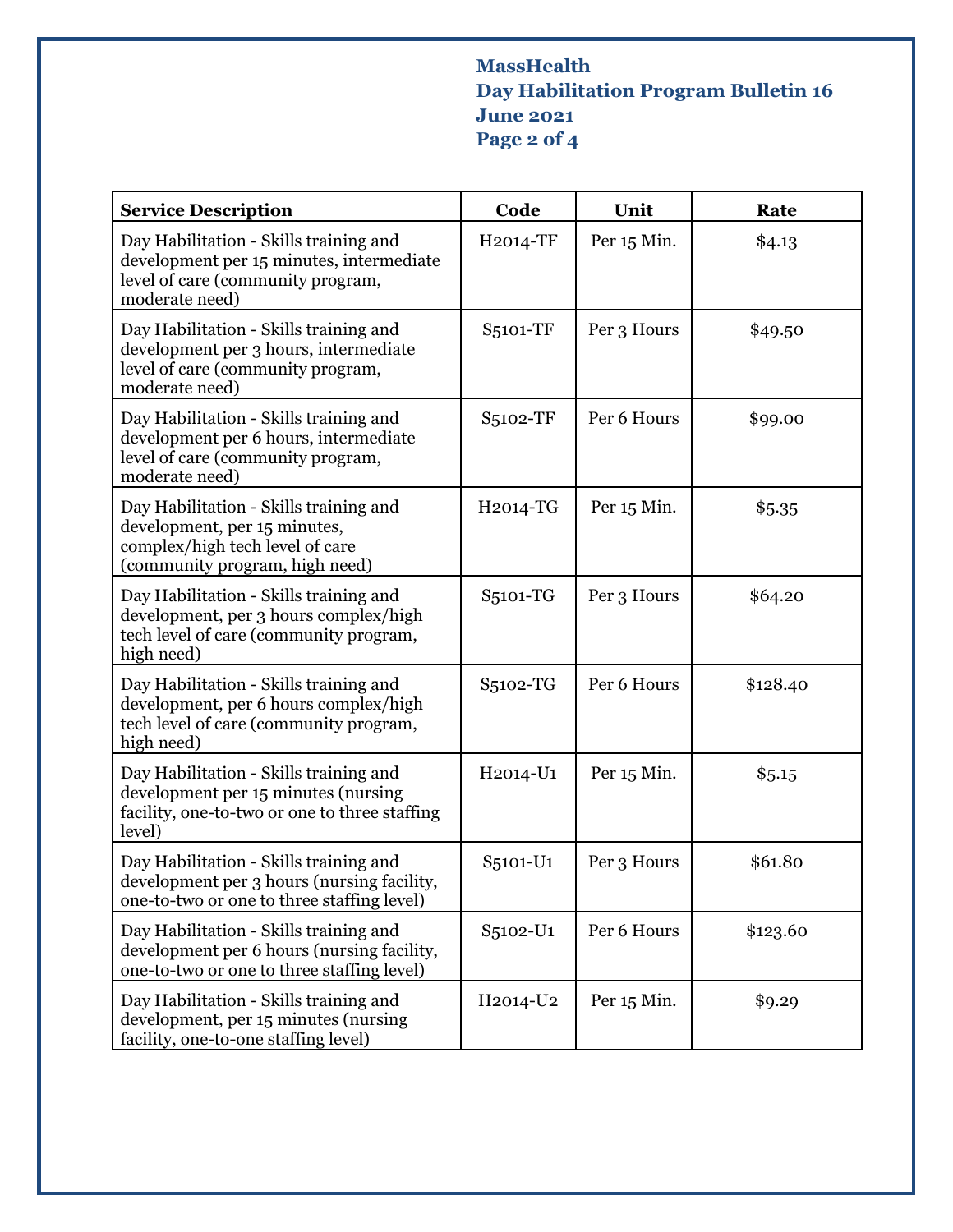### **MassHealth Day Habilitation Program Bulletin 16 June 2021 Page 3 of 4**

| <b>Service Description</b>                                                                                                                                                                                                                                                                       | Code                  | Unit        | Rate     |
|--------------------------------------------------------------------------------------------------------------------------------------------------------------------------------------------------------------------------------------------------------------------------------------------------|-----------------------|-------------|----------|
| Day Habilitation - Skills training and<br>development, per 3 hours (nursing facility,<br>one-to-one staffing level)                                                                                                                                                                              | S5101-U2              | Per 3 Hours | \$111.45 |
| Day Habilitation - Skills training and<br>development, per 6 hours (nursing facility,<br>one-to-one staffing level)                                                                                                                                                                              | S5102-U2              | Per 6 Hours | \$222.90 |
| Day Habilitation - Skills training and<br>development, per 15 minutes, unusual<br>procedural service, when the service(s)<br>provided is greater than that usually listed<br>for the listed procedure (supplemental<br>staffing for nursing facility residents in<br>community day habilitation) | H <sub>2014</sub> -22 | Per 15 Min. | \$4.26   |
| Day Habilitation - Skills training and<br>development, per 3 hours, unusual<br>procedural service, when the service(s)<br>provided is greater than that usually listed<br>for the listed procedure (supplemental<br>staffing for nursing facility residents in<br>community day habilitation)    | S <sub>5</sub> 101-22 | Per 3 Hours | \$51.15  |
| Day Habilitation - Skills training and<br>development, per 6 hours, unusual<br>procedural service, when the service(s)<br>provided is greater than that usually listed<br>for the listed procedure (supplemental<br>staffing for nursing facility residents in<br>community day habilitation)    | S5102-22              | Per 6 Hours | \$102.30 |

## **DH Rates for Dates of Service on or after July 1, 2021**

For dates of service on or after July 1, 2021, MassHealth will pay providers for DH services at the rates established under 101 CMR 348.00.

#### **MassHealth Website**

This bulletin is available on th[e MassHealth Provider Bulletins](http://www.mass.gov/masshealth-provider-bulletins) web page.

[Sign up](https://www.mass.gov/forms/email-notifications-for-masshealth-provider-bulletins-and-transmittal-letters) to receive email alerts when MassHealth issues new bulletins and transmittal letters.